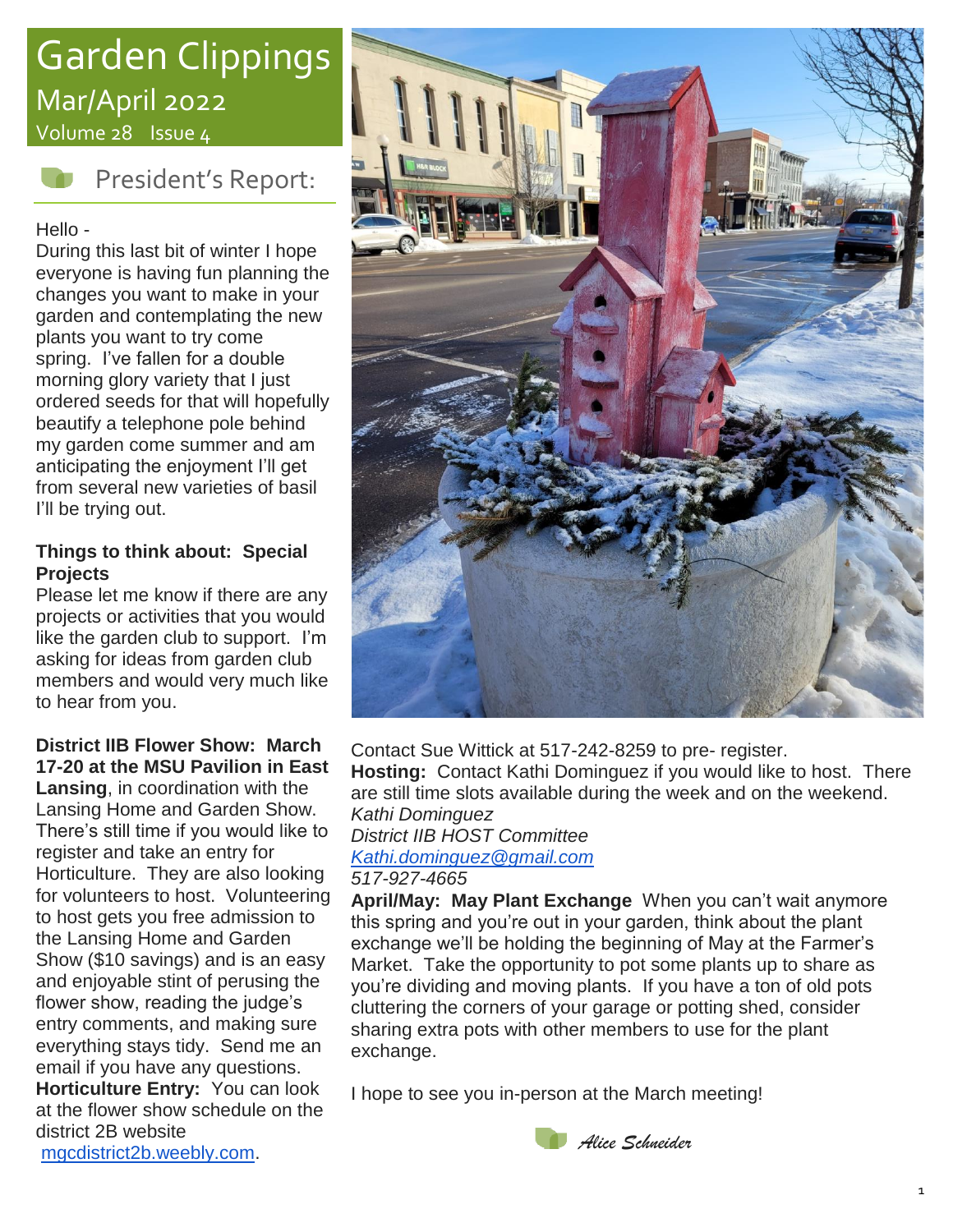#### **Treasurer Report:**

Bank balance as of 11:36 AM on February 25th is \$20,276.13. Outstanding checks:

- **Impact Solutions** \$207.29 - Membership **Applications**
- Name Tag, Inc. 120.79 PayPal Transaction - Name Tags and Art set charge
- Alice Schneider \$47.60 - Postage and supplies for directories
- MGC, Inc. \$25.00 ad in conference book Submitted by Linda Gillespie

### MI Avenue planters

Choose Marshall has placed their table tops on half of the planters downtown for the winter and asked the Garden Club to return the birdhouses in the other 10 until it is time to plant summer annuals. Thanks to Randy Boehmer for helping put the birdhouses back onto their anchor system for the rest of winter. The birdhouses are to denote spring and provide something interesting to get us from Christmas to spring. Doug Crane has the summer flowers on order and will again help us to create spectacular color for the coming season. Natalie



#### **Membership dues are coming due....**

 Not only is a welcomed change of our weather season upon us, it is also time to begin our garden club membership renewal campaign. Those dues have not changed and remains; \$20 per individual or \$30 per couple. This is still a great bargain in this current time where all of us are victims of consumer inflation.

 Please send payment checks to: Marshall Area Garden Club; Inc. (MAGCI)

P.O. Box 924

Marshall, MI. 49068 - 0924

 These garden club members are exempt from the 2022 renewal fee: David and Noonie Chapple, Wanza Grantier, Kathryn Kinney, Viloshinee Murugan, and Joe Myers.

\_\_\_\_\_\_\_\_\_\_\_\_\_\_\_\_\_\_\_\_\_\_\_\_\_\_\_\_\_\_\_\_\_\_\_\_\_\_\_\_\_\_\_\_\_\_\_\_\_\_\_\_\_\_\_\_\_\_\_\_\_

V.P. for membership, Bruce Gillespie

## 2022 Welcome to My Garden Tour

We are pleased to announce that we have secured six beautiful gardens for the 2022 Garden Tour. Pam and Carol met with the participants on October  $25<sup>th</sup>$  as an opportunity to answer questions and get to know each other. Several members of the Garden Tour Committee then met on January 27<sup>th</sup> for an informational meeting. Steve and Ann Rhodes have offered to help with the tour ticket and map. Linda Gillespie offered to assist with map accuracy. We will again partner with Janet Ostrum at Bayberry House Interiors for the Garden/Vintage Market on the lawn in front of the Kellogg Community Credit Union. Visitors can order tickets for the tour online or purchase them at several local stores. Tickets are \$10 in advance or \$15 the day of tour. Refreshments will be served at the Holcomb garden on High Street and we will follow the same guidelines as last year with packaged snacks and bottled water. There will be a Quilt Show at the Methodist Church Friday and Saturday of the tour and area museums will be open for visitors to enjoy. Please contact Shirley Larson if you are willing to work a shift at one of the gardens:

John and Kim Galloway, 18200 B Drive North Melanie Snodgrass, 323 North Madison St. Andrew Okoniewski and Tim Wackerle, 334 North Marshall St. Jack and Charissa Kurtis, 329 North Eagle St. Mike and Robin Holcomb, 406 High St. Mike and Karla Love, 419 Brewer St.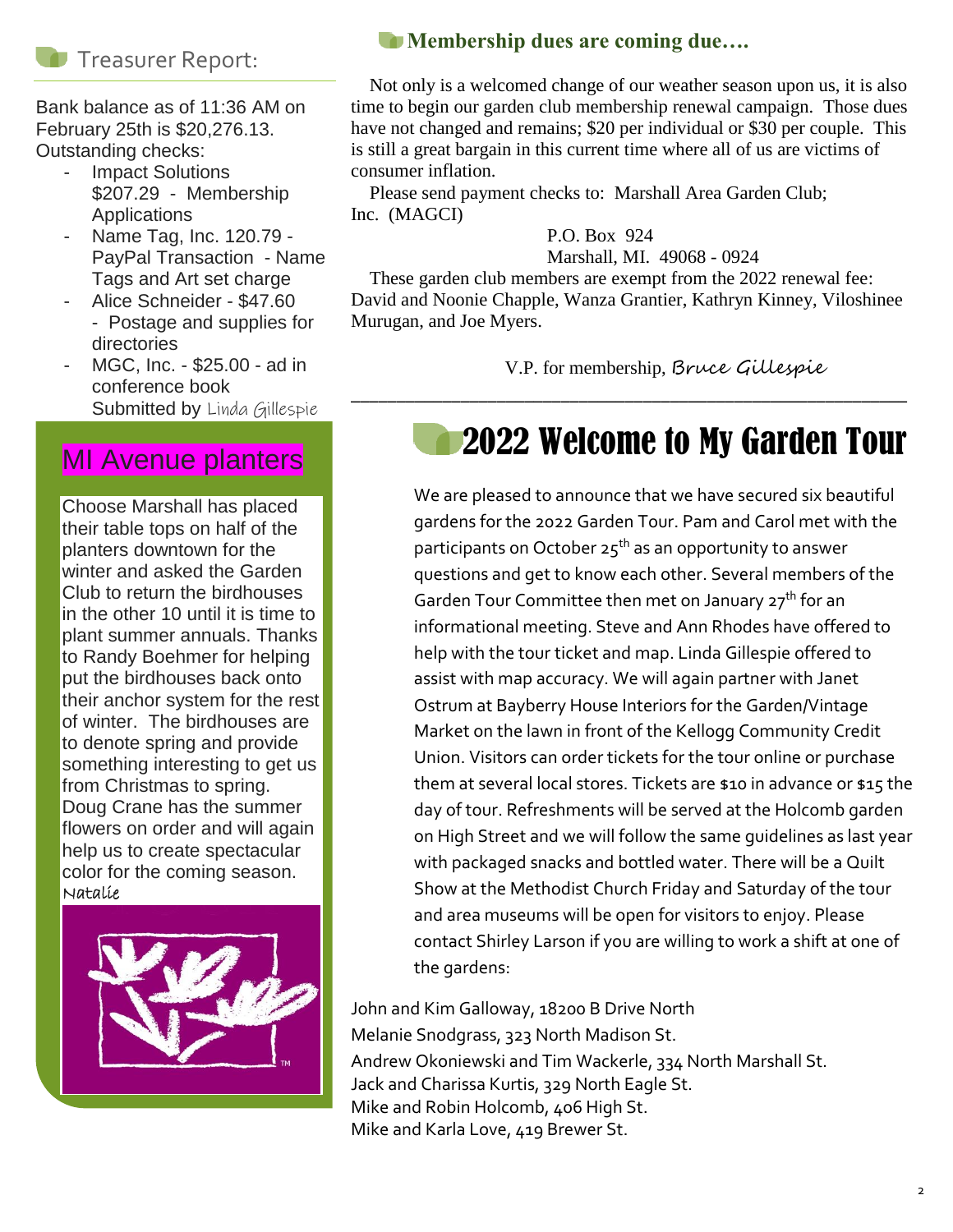March 15th meeting returns to in-person at the United Methodist Church, 7 p.m. program, 8 p.m. business meeting.

### "Attracting bluebirds and other next box birds"

Earl Wolf, retired DNR naturalist, will speak on "Attracting bluebirds and other next box birds" at the March 15 garden club meeting. He is originally from South Bend, IN, and considered his absorbing childhood of collecting snakes, turtles, and all things nature; mostly via summers at YMCA Camp, as his inspiration to becoming a naturalist. He received BS in Natural Resources and Natural History Interpretation from the University of Michigan. His career involved working at the Developing Environmental Center at Highland State Recreation Area in Milford, serving as the Naturalist at the Gillette Visitor Center, PJ Hoffmaster State Park, Muskegon performing Sand Dune Ecology interpretation, and lastly became the Exhibit Designer for the Michigan State Parks.

Most recently Earl has lived in seven different countries in the southern hemisphere each winter doing volunteer work with his last stop: Easter Island (Rapa Nui) in the winter of 2020. Earl is a member of the Williamston Red Cedar Garden Club.

## **Garden Tour Committee members:**

2022 Co-chairs: Pam Munsie and Carol Riggs 2023 Co-chairs: Lucy Robinson and Nancy Isham Volunteers: Shirley Larson Sign, Tables & Tents: Randy Boehmer Ticket Sales: Linda Gillespie Graphics: Alice Schneider, Claudia Edwards Houser, Steve Rhodes Refreshments: Nancy Isham Publicity: Janet Schoenmeyer Info booth: Paul and Diann Godbold

Submitted by: *Carol Riggs*

## umbel nursery and farmstand

offers a unique selection of annuals, perennials, shrubs, vegetables, and herbs in a beautiful farm setting. Located in Parma, Michigan, Erin and her family also offer garden classes, design services, and consultations for landscaping projects. This April 19th 7 p.m. presentation at the Marshall United Methodist Church on 27 North will give everyone a chance to hear about this wonderful gardening resource in central Michigan. MAGCI will hold a business after the program

*\_\_\_\_\_\_\_\_\_\_\_\_\_\_\_\_\_\_\_\_\_\_\_\_\_\_\_\_\_\_\_\_\_\_\_\_\_\_\_\_\_\_\_\_\_\_\_\_\_\_\_\_\_\_\_\_\_\_\_*